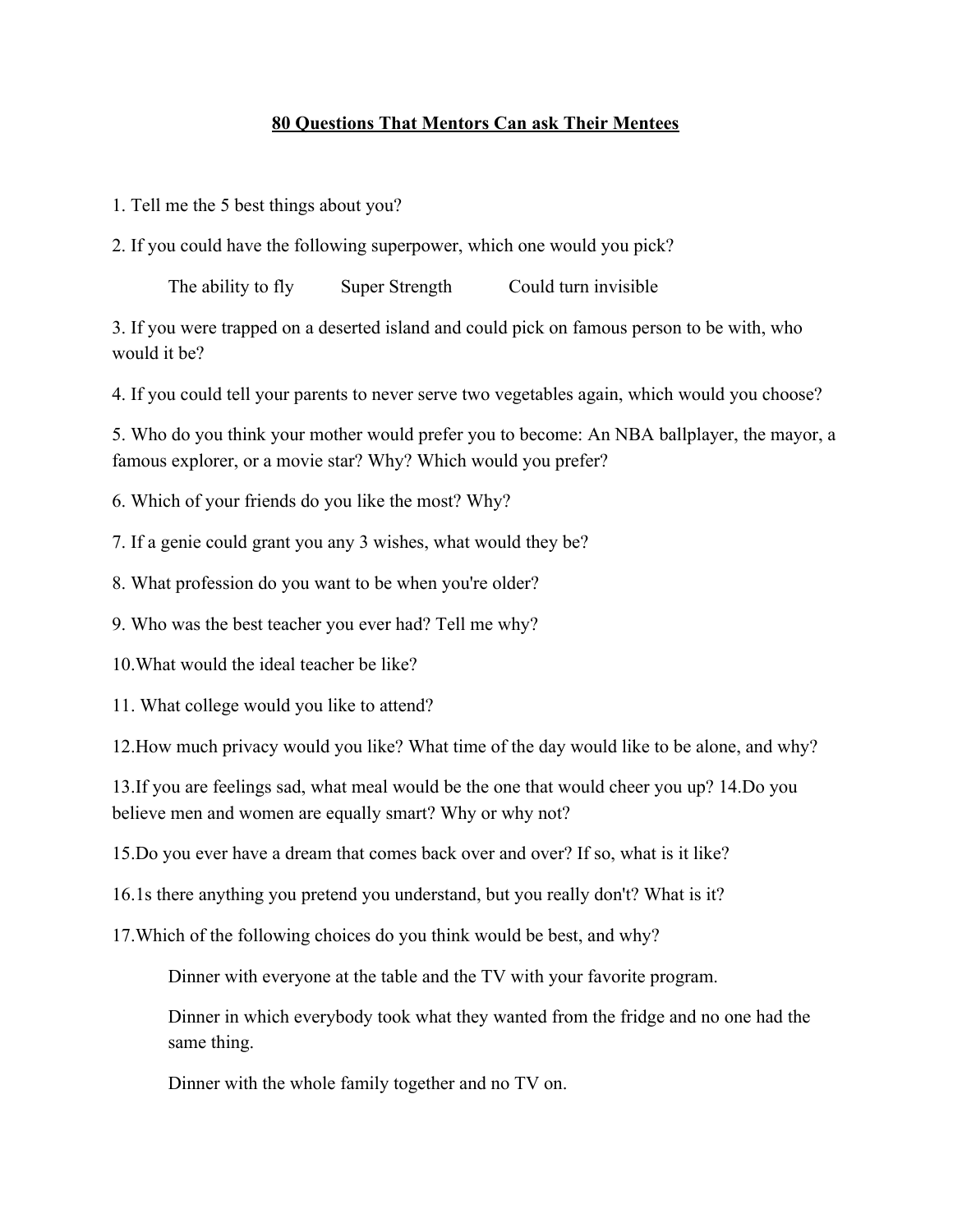18.If a genie would give you only one wish, which would you pick, and why?

Being world-class attractive Being a genius Being famous for doing something great

19. Are you afraid to fly?

20. Tell me who you think are the 3 greatest musicians in the world? Why?

21.1f you could change 3 things about yourself, what would they be?

22.If you could keep your room anyway you wanted, how would it look?

23.What kinds of lies do your friends tell their parents?

24.If you had to have a disability, which one of these would you pick, and why?

Blindness Deafness Inability to work

25. What are the qualities that make a good friend?

26. What was your favorite toy when you were little?

27.What do you say to comfort yourself when something scares you (like when a plane is bumpy, or when yob are in a scary place?)

28. If you paid your bill at a restaurant and the waiter gave you too much change, would you tell him/her?

29.What do you think are the characteristics that make a good teacher?

30 Name the 3 movie stars you most admire.

31. Have you ever imitated something you saw in a movie? What was it?

32. Name a TV or movie star that you think is lame.

33. Do you think it's important to get physical education in school? Why or why not?

34.What is the most enjoyable thing your family has done together in the last three years? 35.What do you think is beyond the stars?

36. What is the nicest thing a friend has ever done for you?

37. Why do you, or don't you, like violent movies?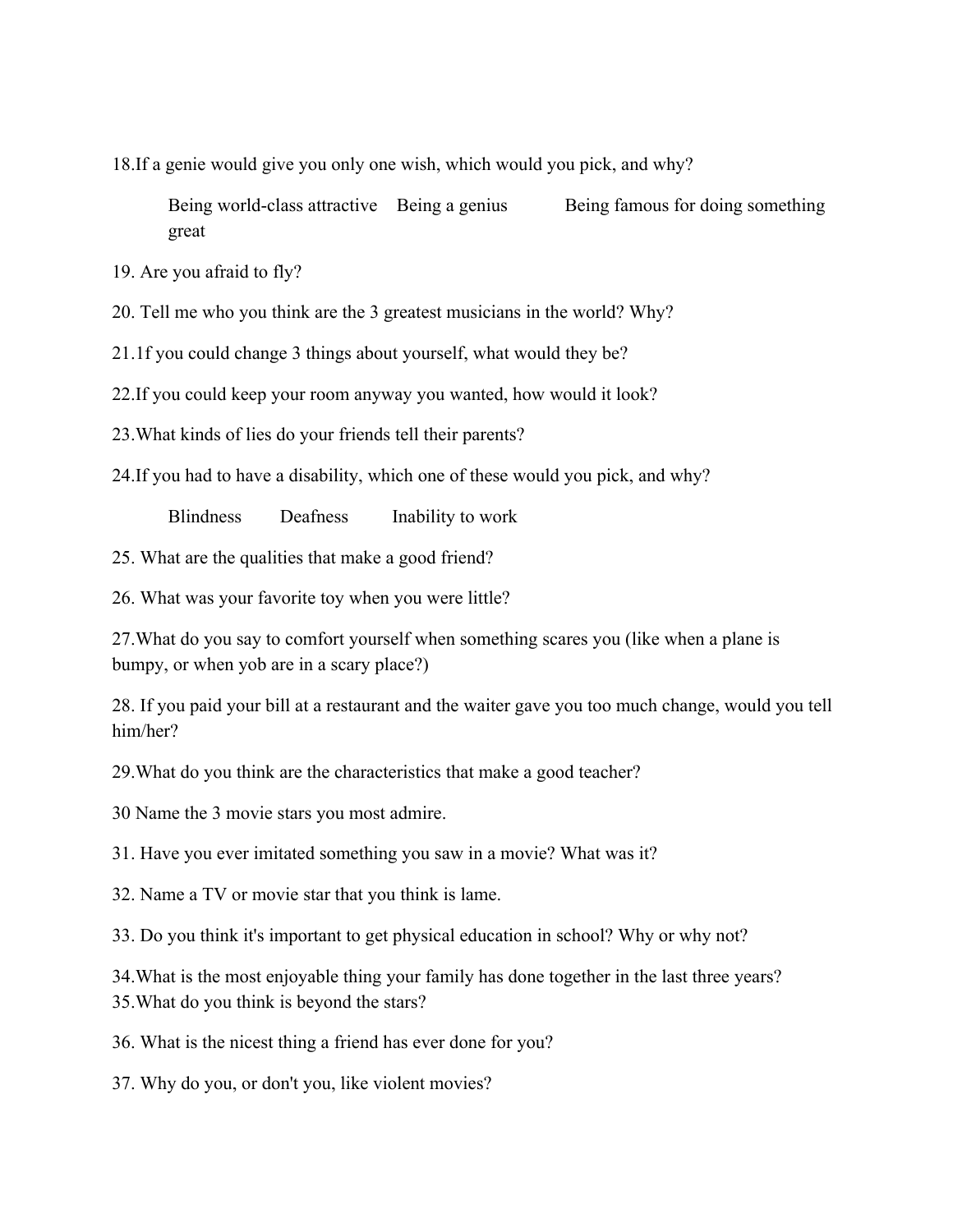38. Name 2 things we should do for a fun activity?

39. Does the typical kid play video games too much?

40.What sport (that you haven't tried) do you think you would be good at? Why?

41. If you could visit any place in the world, where would it be?

42. Do you believe in heaven? If not, why? If so, what do you think it's like?

43. If you were going to have a weird, unusual pet, what would it be? Why would you want that pet?

44.If you could look like anyone, who would it be? Why?

45.Do you think "honesty is the best policy"? Why or why not?

46.What have you done, in school or sports or anywhere that you are most proud of?

47. Do you think girls look better with or without makeup? why?

48.Do you think it's bad, okay, or good for guys to cry at movies? why?

49. Which of your friends are you most proud? why?

50. Have you ever had a dream that really scared you? What was it about?

51. Can you describe the most beautiful place you have ever visited?

52.What kinds of things on TV and in movies make you laugh?

53.Tell me about your two favorite movies of all time and why you like them so much.

54.How do you describe me to your friends?

55. Do you feel you are as intelligent as most of your friends? Why or why not?

56. What is the scariest movie you've ever seen? why?

57. Have you ever gotten really lost? If so, tell me about it. How did you feel?

58.How much TV a day do you think a kid should watch?

59.At what age, if any, do you think a kid should be able to watch any program on TV?

60.Tell me what you think is good, or bad, about rap music.

61.What is the most gross thing you can think of?